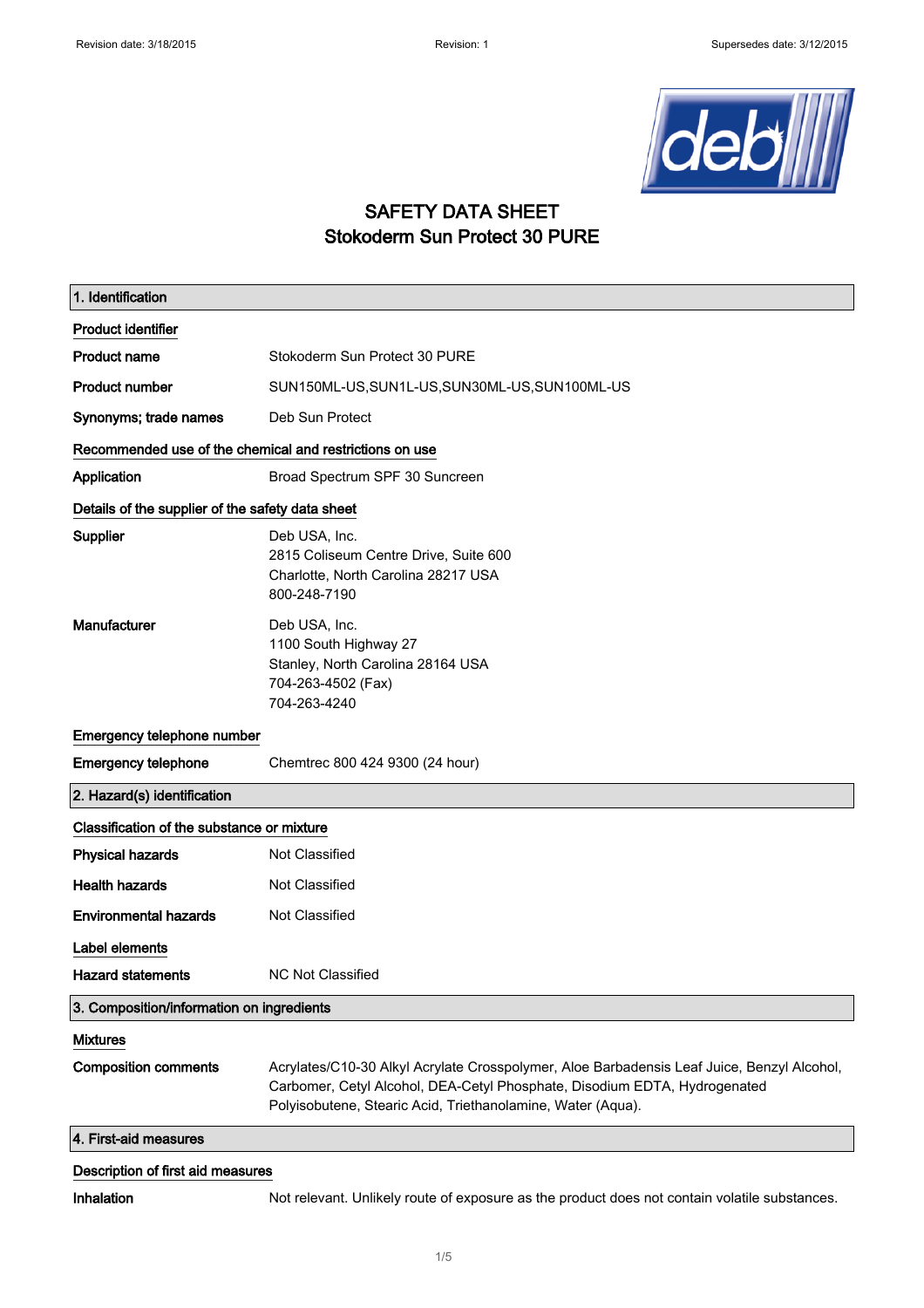| Ingestion                                                    | Rinse mouth thoroughly with water. Get medical attention if any discomfort continues.                                                                                                                          |  |  |
|--------------------------------------------------------------|----------------------------------------------------------------------------------------------------------------------------------------------------------------------------------------------------------------|--|--|
| <b>Skin Contact</b>                                          | Not applicable.                                                                                                                                                                                                |  |  |
| Eye contact                                                  | Make sure to remove any contact lenses from the eyes before rinsing. Promptly wash eyes<br>with plenty of water while lifting the eye lids. Get medical attention promptly if symptoms occur<br>after washing. |  |  |
|                                                              | Most important symptoms and effects, both acute and delayed                                                                                                                                                    |  |  |
| Inhalation                                                   | No specific symptoms known.                                                                                                                                                                                    |  |  |
| Ingestion                                                    | No specific symptoms known.                                                                                                                                                                                    |  |  |
| Skin contact                                                 | No specific symptoms known.                                                                                                                                                                                    |  |  |
| Eye contact                                                  | May cause temporary eye irritation.                                                                                                                                                                            |  |  |
|                                                              | Indication of immediate medical attention and special treatment needed                                                                                                                                         |  |  |
| Notes for the doctor                                         | No specific recommendations.                                                                                                                                                                                   |  |  |
| 5. Fire-fighting measures                                    |                                                                                                                                                                                                                |  |  |
| <b>Extinguishing media</b>                                   |                                                                                                                                                                                                                |  |  |
| Suitable extinguishing media                                 | The product is not flammable. Use fire-extinguishing media suitable for the surrounding fire.                                                                                                                  |  |  |
|                                                              | Special hazards arising from the substance or mixture                                                                                                                                                          |  |  |
| <b>Hazardous combustion</b><br>products                      | No known hazardous decomposition products.                                                                                                                                                                     |  |  |
| Advice for firefighters                                      |                                                                                                                                                                                                                |  |  |
| Protective actions during<br>firefighting                    | No specific firefighting precautions known.                                                                                                                                                                    |  |  |
| 6. Accidental release measures                               |                                                                                                                                                                                                                |  |  |
|                                                              | Personal precautions, protective equipment and emergency procedures                                                                                                                                            |  |  |
| <b>Personal precautions</b>                                  | Avoid contact with eyes.                                                                                                                                                                                       |  |  |
| <b>Environmental precautions</b>                             |                                                                                                                                                                                                                |  |  |
| <b>Environmental precautions</b>                             | Not considered to be a significant hazard due to the small quantities used.                                                                                                                                    |  |  |
| Methods and material for containment and cleaning up         |                                                                                                                                                                                                                |  |  |
| Methods for cleaning up                                      |                                                                                                                                                                                                                |  |  |
|                                                              | Flush away spillage with plenty of water. Avoid runoff into storm sewers and ditches which<br>lead to waterways.                                                                                               |  |  |
| Reference to other sections                                  | For waste disposal, see Section 13.                                                                                                                                                                            |  |  |
| 7. Handling and storage                                      |                                                                                                                                                                                                                |  |  |
| Precautions for safe handling                                |                                                                                                                                                                                                                |  |  |
| <b>Usage precautions</b>                                     | Avoid contact with eyes.                                                                                                                                                                                       |  |  |
| Conditions for safe storage, including any incompatibilities |                                                                                                                                                                                                                |  |  |
| <b>Storage precautions</b>                                   | Keep only in the original container.                                                                                                                                                                           |  |  |
| Specific end uses(s)                                         |                                                                                                                                                                                                                |  |  |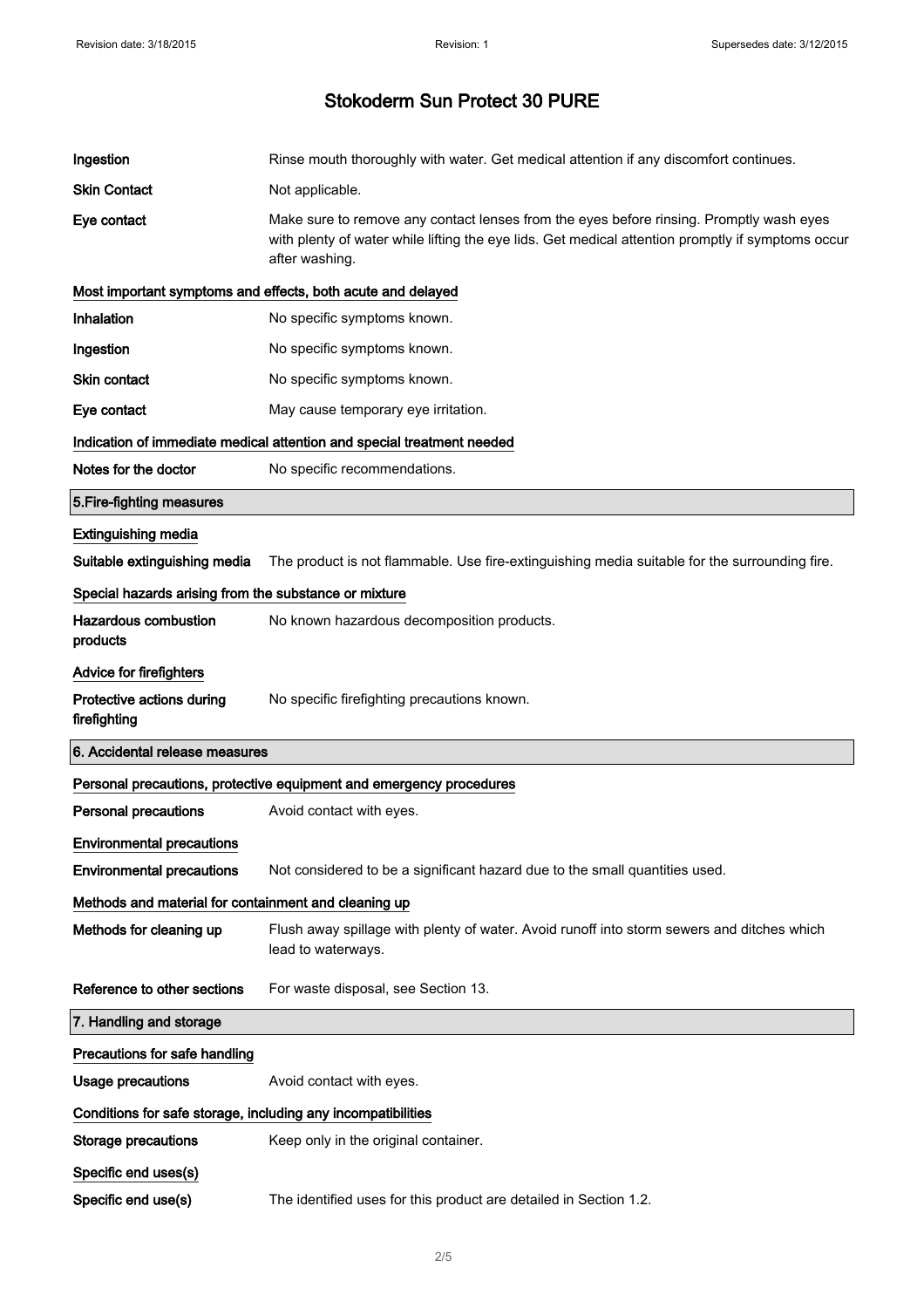| 8. Exposure Controls/personal protection              |                                                                                                                                                   |  |
|-------------------------------------------------------|---------------------------------------------------------------------------------------------------------------------------------------------------|--|
| <b>Exposure controls</b>                              |                                                                                                                                                   |  |
| Appropriate engineering<br>controls                   | Not relevant.                                                                                                                                     |  |
| Eye/face protection                                   | Not required normally but wear eye protection if you are conducting an operation where there<br>is a risk of this product getting in the eyes.    |  |
| Hand protection                                       | Not applicable.                                                                                                                                   |  |
| <b>Respiratory protection</b>                         | No specific recommendations.                                                                                                                      |  |
| 9. Physical and Chemical Properties                   |                                                                                                                                                   |  |
| Information on basic physical and chemical properties |                                                                                                                                                   |  |
| Appearance                                            | Lotion                                                                                                                                            |  |
| Color                                                 | Off-white to pale yellow                                                                                                                          |  |
| Odor                                                  | Mild.                                                                                                                                             |  |
| <b>Relative density</b>                               | 1.01 (H2O = 1) @ $^{\circ}$ C                                                                                                                     |  |
| Solubility(ies)                                       | Dispersible.                                                                                                                                      |  |
| 10. Stability and reactivity                          |                                                                                                                                                   |  |
| Reactivity                                            | There are no known reactivity hazards associated with this product.                                                                               |  |
| <b>Stability</b>                                      | Stable at normal ambient temperatures.                                                                                                            |  |
| Possibility of hazardous<br>reactions                 | Will not polymerize.                                                                                                                              |  |
| Conditions to avoid                                   | There are no known conditions that are likely to result in a hazardous situation. Avoid<br>extremely high temperatures.                           |  |
| Materials to avoid                                    | Strong oxidizing agents.                                                                                                                          |  |
| Hazardous decomposition<br>products                   | Does not decompose when used and stored as recommended.                                                                                           |  |
| 11. Toxicological information                         |                                                                                                                                                   |  |
| Information on toxicological effects                  |                                                                                                                                                   |  |
| <b>Toxicological effects</b>                          | All ingredients are well known and have a history of safe use in the marketplace with no<br>reports of a significant number of adverse reactions. |  |
| Inhalation                                            | No specific health hazards known.                                                                                                                 |  |
| Ingestion                                             | May cause gastrointestinal irritation or discomfort with nausea, vomiting and diarrhea if<br>swallowed.                                           |  |
| <b>Skin Contact</b>                                   | Skin irritation should not occur when used as recommended.                                                                                        |  |
| Eye contact                                           | May cause temporary eye irritation.                                                                                                               |  |
| 12. Ecological Information                            |                                                                                                                                                   |  |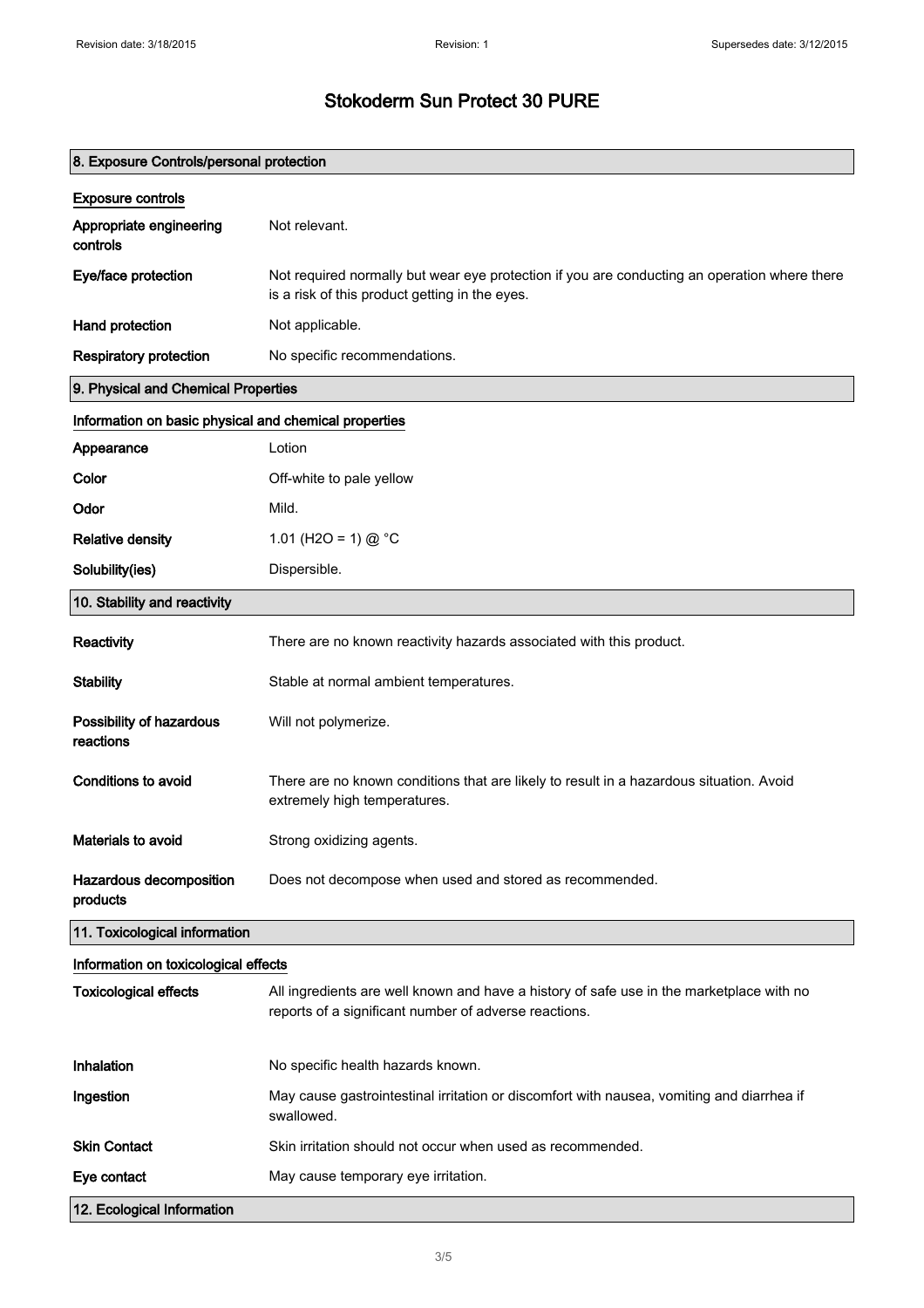| Ecotoxicity                                                                                    | Not regarded as dangerous for the environment.                                                           |
|------------------------------------------------------------------------------------------------|----------------------------------------------------------------------------------------------------------|
| <b>Bioaccumulative potential</b>                                                               |                                                                                                          |
| <b>Bio-Accumulative Potential</b>                                                              | No data available on bioaccumulation.                                                                    |
| Mobility in soil                                                                               |                                                                                                          |
| <b>Mobility</b>                                                                                | The product contains substances, which are insoluble in water and which may spread on<br>water surfaces. |
| <b>Results of PBT and vPvB assessment</b>                                                      |                                                                                                          |
| Results of PBT and vPvB<br>assessment                                                          | This product does not contain any substances classified as PBT or vPvB.                                  |
| Other adverse effects                                                                          |                                                                                                          |
| Other adverse effects                                                                          | None known.                                                                                              |
| 13. Disposal considerations                                                                    |                                                                                                          |
| Waste treatment methods                                                                        |                                                                                                          |
| <b>General information</b>                                                                     | When handling waste, the safety precautions applying to handling of the product should be<br>considered. |
| <b>Disposal methods</b>                                                                        | Dispose in accordance with local, state and federal regulations.                                         |
| 14. Transport information                                                                      |                                                                                                          |
| Road transport notes                                                                           | Not classified.                                                                                          |
| Rail transport notes                                                                           | Not classified.                                                                                          |
| Sea transport notes                                                                            | Not classified.                                                                                          |
| Air transport notes                                                                            | Not classified.                                                                                          |
| <b>UN Number</b>                                                                               |                                                                                                          |
| Not applicable.                                                                                |                                                                                                          |
| UN proper shipping name                                                                        |                                                                                                          |
| Not applicable.                                                                                |                                                                                                          |
| Transport hazard class(es)                                                                     |                                                                                                          |
| Not applicable.                                                                                |                                                                                                          |
| Packing group                                                                                  |                                                                                                          |
| Not applicable.                                                                                |                                                                                                          |
| <b>Environmental hazards</b>                                                                   |                                                                                                          |
| <b>Environmentally Hazardous Substance</b>                                                     |                                                                                                          |
| No.                                                                                            |                                                                                                          |
| Special precautions for user                                                                   |                                                                                                          |
| Not applicable.                                                                                |                                                                                                          |
| Transport in bulk according to Not applicable.<br>Annex II of MARPOL 73/78<br>and the IBC Code |                                                                                                          |